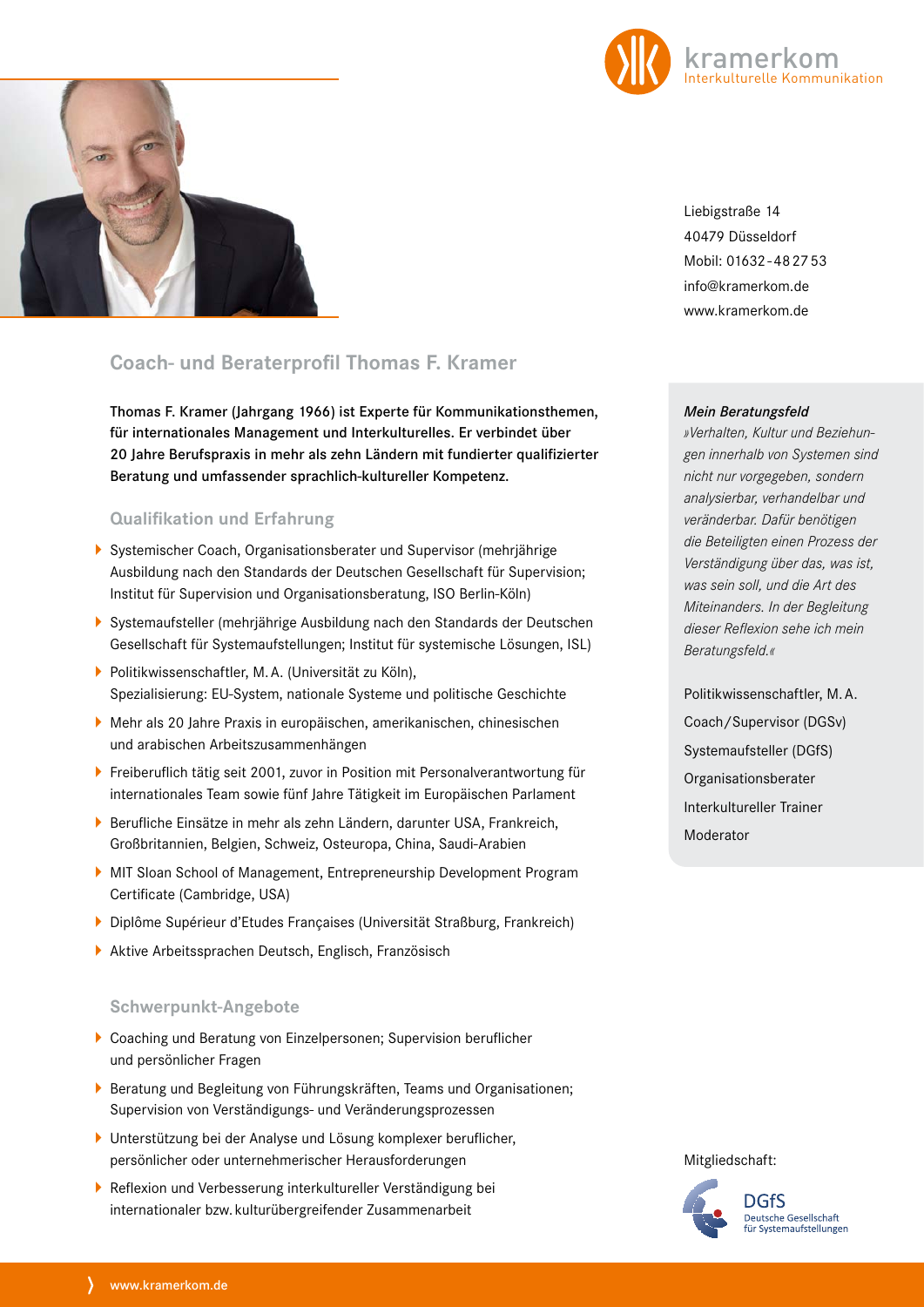



Liebigstraße 14 40479 Düsseldorf Phone: +49-1632-482753 info@kramerkom.de www.kramerkom.de

# **Consultant Profile Thomas F. Kramer**

Thomas F.Kramer (born in 1966) is a coach and specialist for international management and intercultural affairs. He combines over 20 years of work experience in more than 12 countries with board certified consulting services and comprehensive linguistic and cultural competence. His active working languages are English, German and French.

## **Qualification and Experience**

- Systemic coach, organizational consultant and counseling supervisor (multi-year education according to the standards of the *German Society for Conseling Supervison, DGSv*)
- Political scientist, M.A. (*University of Cologne*, Germany), specialization in EU system, national systems and political history
- ▶ Over 20 years of professional experience in European, American, Chinese and Middle Eastern work environments
- Working freelance since 2001, previously executive manager leading an international team (German, US, French) as well as working 5 years for a UK member of the European Parliament
- Work assignments in more than 12 countries, including Germany, the US, the UK, China, France, Belgium, Poland, Romania, Turkey, Saudi Arabia
- Entrepreneurship Development Program Certificate (*MIT Sloan School of Management*, Cambridge, USA)
- Diplôme Supérieur d'Etudes Françaises (*University of Strasbourg*, France).

### **Main Focus**

- **Leadership and Team Competence:** Coaching managers and senior executives; building and leading international teams; value-based leadership; self-reflection on leadership style; being a credible leader and speaker in front of an international audience; counseling supervision with individuals and teams.
- **Intercultural Management:** Working in international (and/or virtual) teams; counseling supervision with international teams and their leaders; team development; trainings on intercultural awareness.
- **Change Management:** Counseling and support with crises, conflicts, change and readjustments (also intercultural affairs), e. g. with mergers, acquisitions, outsourcing, restructuring, introducing culture change within organizations.

*My approach:*

 *"Behavior, culture and relations within systems are not only given but may be analyzed, negotiated and changed.* 

*To this end, the parties involved need a communication process to exchange views on what they have, what should be achieved, and on how they choose to interact with one another. As a coach and consultant, I am happy to support this way of interaction."*

Political Scientist, M.A. Counseling Supervisor (DGSv) Coach Organizational Consultant Intercultural Trainer

Facilitator

Membership: